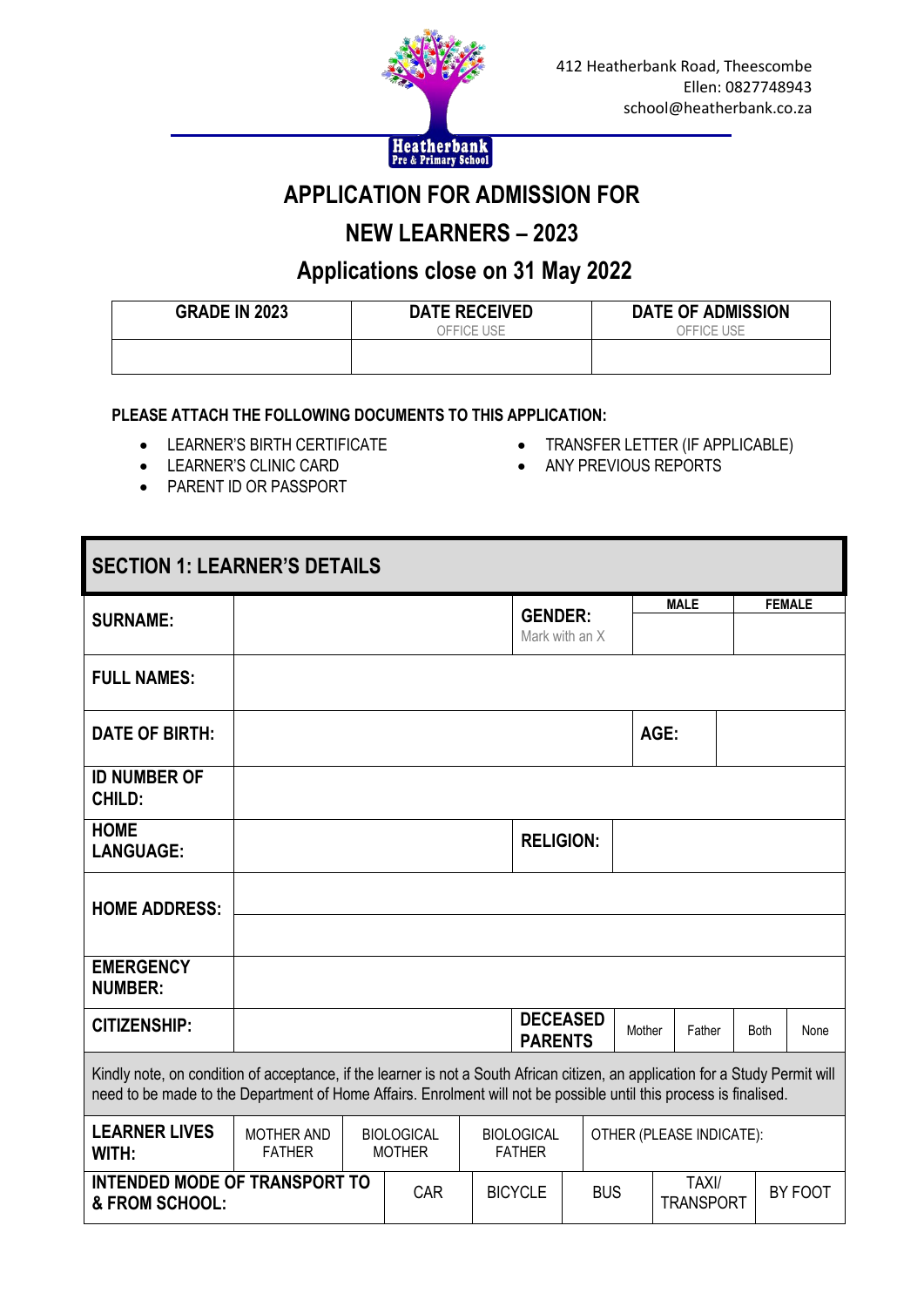

| <b>SECTION 2: PARENTS / GUARDIAN</b>                    |  |                |                  |                  |  |                |                  |
|---------------------------------------------------------|--|----------------|------------------|------------------|--|----------------|------------------|
| <b>NAME &amp; SURNAME:</b><br><b>BIOLOGICAL FATHER:</b> |  |                |                  |                  |  |                |                  |
| <b>OCCUPATION:</b>                                      |  |                |                  | <b>EMPLOYER:</b> |  |                |                  |
| <b>EMPLOYER'S</b><br><b>ADDRESS &amp; NUMBER:</b>       |  |                |                  |                  |  |                |                  |
| <b>ID NUMBER:</b>                                       |  |                |                  |                  |  |                |                  |
| <b>HOME ADDRESS:</b>                                    |  |                |                  |                  |  |                |                  |
| <b>CELLPHONE NUMBER:</b>                                |  |                |                  | E-MAIL:          |  |                |                  |
| <b>MARITAL STATUS:</b>                                  |  | <b>MARRIED</b> | <b>UNMARRIED</b> | <b>DIVORCED</b>  |  | <b>WIDOWED</b> | <b>SEPARATED</b> |

| <b>NAME &amp; SURNAME:</b><br><b>BIOLOGICAL MOTHER:</b> |                |                  |                  |                |                  |
|---------------------------------------------------------|----------------|------------------|------------------|----------------|------------------|
| <b>OCCUPATION:</b>                                      |                |                  | <b>EMPLOYER:</b> |                |                  |
| <b>EMPLOYER'S</b><br><b>ADDRESS &amp; NUMBER:</b>       |                |                  |                  |                |                  |
| <b>ID NUMBER:</b>                                       |                |                  |                  |                |                  |
| <b>HOME ADDRESS:</b>                                    |                |                  |                  |                |                  |
| <b>CELLPHONE NUMBER:</b>                                |                |                  | E-MAIL:          |                |                  |
| <b>MARITAL STATUS:</b>                                  | <b>MARRIED</b> | <b>UNMARRIED</b> | <b>DIVORCED</b>  | <b>WIDOWED</b> | <b>SEPARATED</b> |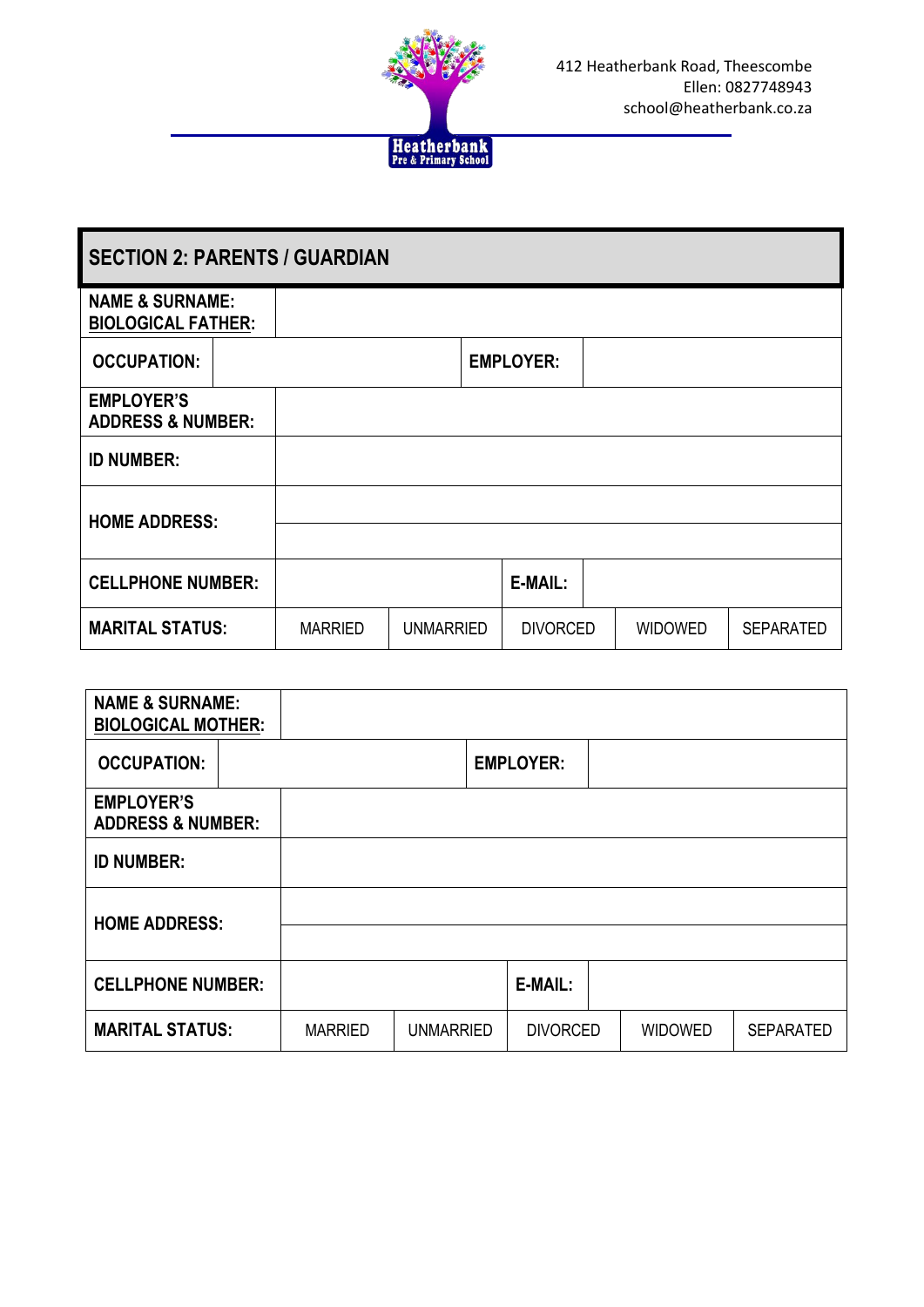

| IF THE LEARNER RESIDES WITH A PERSON OTHER THAN HIS/HER BIOLOGICAL MOTHER OR FATHER, OR IF THIS<br>CHILD IS BEING SPONSORED, DETAILS OF THIS PERSON |  |                  |  |  |  |  |
|-----------------------------------------------------------------------------------------------------------------------------------------------------|--|------------------|--|--|--|--|
| <b>NAME &amp; SURNAME:</b>                                                                                                                          |  |                  |  |  |  |  |
| <b>OCCUPATION:</b>                                                                                                                                  |  | <b>EMPLOYER:</b> |  |  |  |  |
| <b>EMPLOYER'S</b><br><b>ADDRESS &amp; NUMBER:</b>                                                                                                   |  |                  |  |  |  |  |
| <b>ID NUMBER:</b>                                                                                                                                   |  |                  |  |  |  |  |
| <b>HOME ADDRESS:</b>                                                                                                                                |  |                  |  |  |  |  |
| <b>CELLPHONE NUMBER:</b>                                                                                                                            |  | E-MAIL:          |  |  |  |  |

| DOES THIS CHILD RECEIVE A SOCIAL GRANT? | vrc | <b>NC</b> |
|-----------------------------------------|-----|-----------|
|-----------------------------------------|-----|-----------|

| NAMES OF OTHER CHILDREN IN FAMILY | <b>DATE OF BIRTH</b> | <b>CURRENT SCHOOL</b> |
|-----------------------------------|----------------------|-----------------------|
|                                   |                      |                       |
|                                   |                      |                       |
| . ა.                              |                      |                       |

| <b>SECTION 3: MEDICAL INFORMATION</b>                  |                    |     |                                |  |                     |                |
|--------------------------------------------------------|--------------------|-----|--------------------------------|--|---------------------|----------------|
| <b>MEDICAL AID NAME OR</b><br><b>PREFERRED CLINIC:</b> |                    |     |                                |  |                     |                |
| <b>MEDICAL AID NUMBER:</b>                             |                    |     |                                |  |                     |                |
| <b>SPECIFY ANY</b><br><b>OPERATIONS:</b>               |                    |     |                                |  |                     |                |
| <b>SPECIFY ANY</b><br><b>ALLERGIES:</b>                |                    |     |                                |  |                     |                |
| <b>DISABILITIES:</b>                                   | <b>EPILEPSY</b>    |     | <b>DIABETES</b>                |  | <b>VISION</b>       | <b>HEARING</b> |
|                                                        | <b>PHYSICAL</b>    |     | <b>OTHER (SPECIFY)</b>         |  |                     |                |
| <b>DEXTERITY:</b>                                      | <b>LEFT-HANDED</b> |     |                                |  | <b>RIGHT-HANDED</b> |                |
| <b>DOES YOUR CHILD</b><br><b>WEAR SPECTACLES?</b>      | <b>YES</b>         | NO. | ANY OTHER MEDICAL<br>PROBLEMS? |  |                     |                |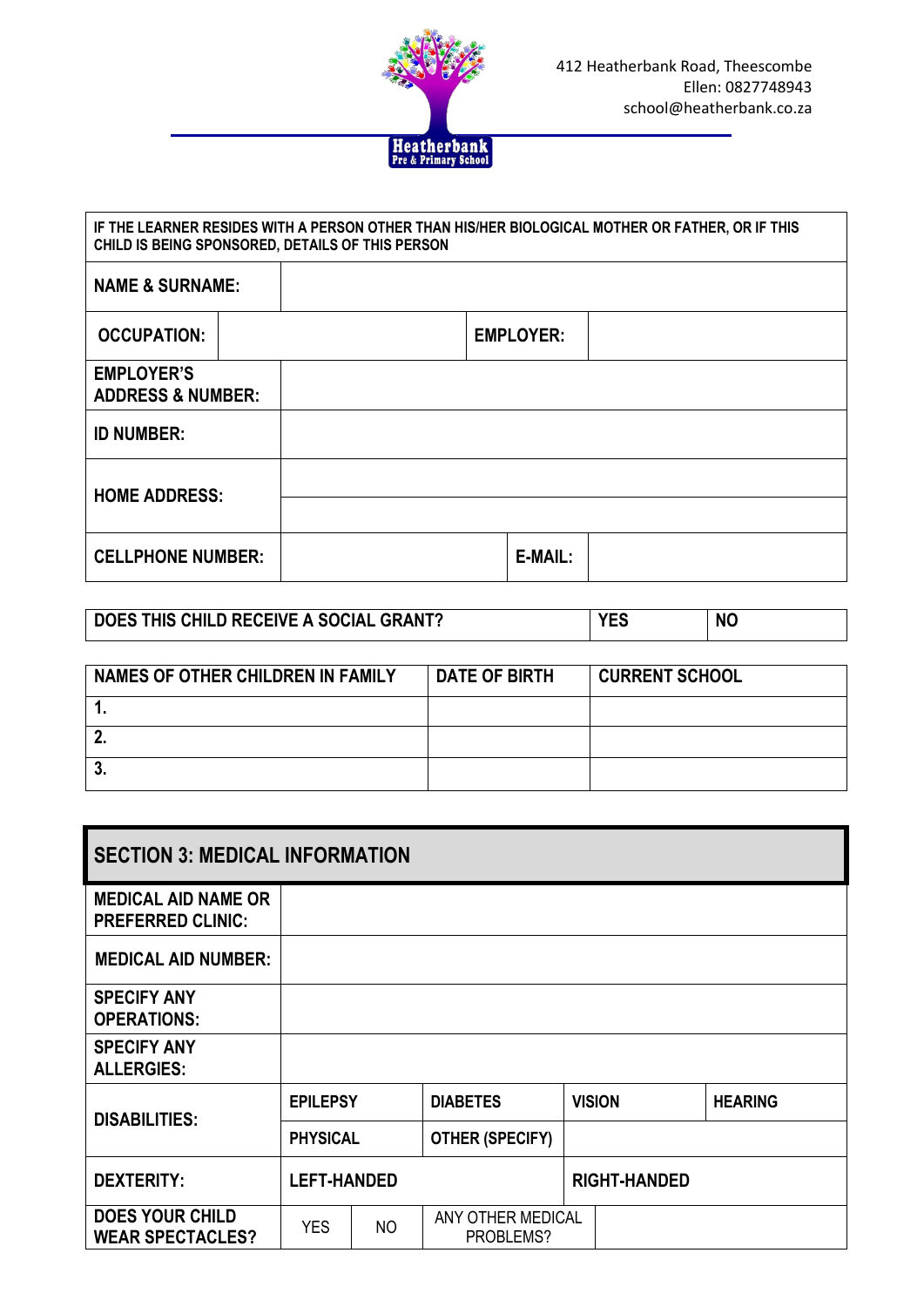

| <b>SECTION 4: PAYMENT OF SCHOOL FEES</b>                                                                                                                                                       |                                                                                                                                                                                                                 |               |                            |                           |     |  |  |
|------------------------------------------------------------------------------------------------------------------------------------------------------------------------------------------------|-----------------------------------------------------------------------------------------------------------------------------------------------------------------------------------------------------------------|---------------|----------------------------|---------------------------|-----|--|--|
|                                                                                                                                                                                                |                                                                                                                                                                                                                 |               | YES/NO (PLEASE USE Y OR N) |                           | Y/N |  |  |
| $1_{-}$                                                                                                                                                                                        | I am aware that Heatherbank Primary School, in terms of section 38-41 of the South African Schools<br>Act, asks compulsory school fees that are determined by the Trustees.                                     |               |                            |                           |     |  |  |
| 2.                                                                                                                                                                                             | I am aware that the school fees are set for one calendar year and are payable monthly in advance.                                                                                                               |               |                            |                           |     |  |  |
| 3.                                                                                                                                                                                             | I am aware that the full outstanding school fees shall be paid by the $10th$ of each month.                                                                                                                     |               |                            |                           |     |  |  |
| 4.                                                                                                                                                                                             | I am aware that non-payment of fees is a breach of contractual obligations by the signatories and that<br>my child will be excluded (refused entry) in such a case (including the use of the bus).              |               |                            |                           |     |  |  |
| 5.                                                                                                                                                                                             | I am aware that legal action will be taken against all parents who refrain from paying school fees,<br>unless alternative arrangements have been made with the Executive Head, at the beginning of the<br>vear. |               |                            |                           |     |  |  |
| I undertake to pay the school fees as annually determined by the Trustees. I am aware that school<br>6.<br>fees are payable in advance and I hereby pledge to honour my financial commitments. |                                                                                                                                                                                                                 |               |                            |                           |     |  |  |
|                                                                                                                                                                                                | WHO IS RESPONSIBLE FOR<br><b>PAYMENT OF SCHOOL FEES?</b>                                                                                                                                                        | <b>FATHER</b> | <b>MOTHER</b>              | <b>OTHER</b><br>(specify) |     |  |  |

| <b>SECTION 5: ENROLMENT REQUIREMENTS &amp; GENERAL</b> |                                                                                                                                                                                      |     |  |  |  |  |
|--------------------------------------------------------|--------------------------------------------------------------------------------------------------------------------------------------------------------------------------------------|-----|--|--|--|--|
|                                                        | YES/NO (PLEASE USE Y OR N)                                                                                                                                                           | Y/N |  |  |  |  |
| 1.                                                     | I accept that disciplinary measures will be taken if my child transgresses the school rules, in<br>accordance with the Constitutional rights of my child.                            |     |  |  |  |  |
| $2_{1}$                                                | I undertake to ensure that my child will have stationery as required by the school.                                                                                                  |     |  |  |  |  |
| 3.                                                     | I am aware of and understand the school's Language Policy, Code of Conduct for learners and<br>Admission Policy. (These documents are available for perusal at the school's office.) |     |  |  |  |  |
| 4.                                                     | I accept that, once my child is enrolled, I need to supply the school with a calendar month's written<br>notice of my intent to withdraw my child's enrolment at the school.         |     |  |  |  |  |
| 5.                                                     | I am aware that my child cannot be absent for a period exceeding 10days per term, this may result in<br>my child having to automatically repeat the year.                            |     |  |  |  |  |
| 6.                                                     | My child is allowed to participate in sport. (If not, please include a medical certificate to support this.)                                                                         |     |  |  |  |  |
| 7.                                                     | I grant permission to the school to display photos/video of my child at school, on social media<br>platforms (Facebook and Whatsapp)                                                 |     |  |  |  |  |
| 8.                                                     | I am aware that learners are responsible for school books assigned to them and I will have to bear<br>replacement costs of any damaged or lost books.                                |     |  |  |  |  |
| 9.                                                     | I am aware that learners shall participate in the educational programme as prescribed by the<br>Education Department, unless exemption has been granted by the Department.           |     |  |  |  |  |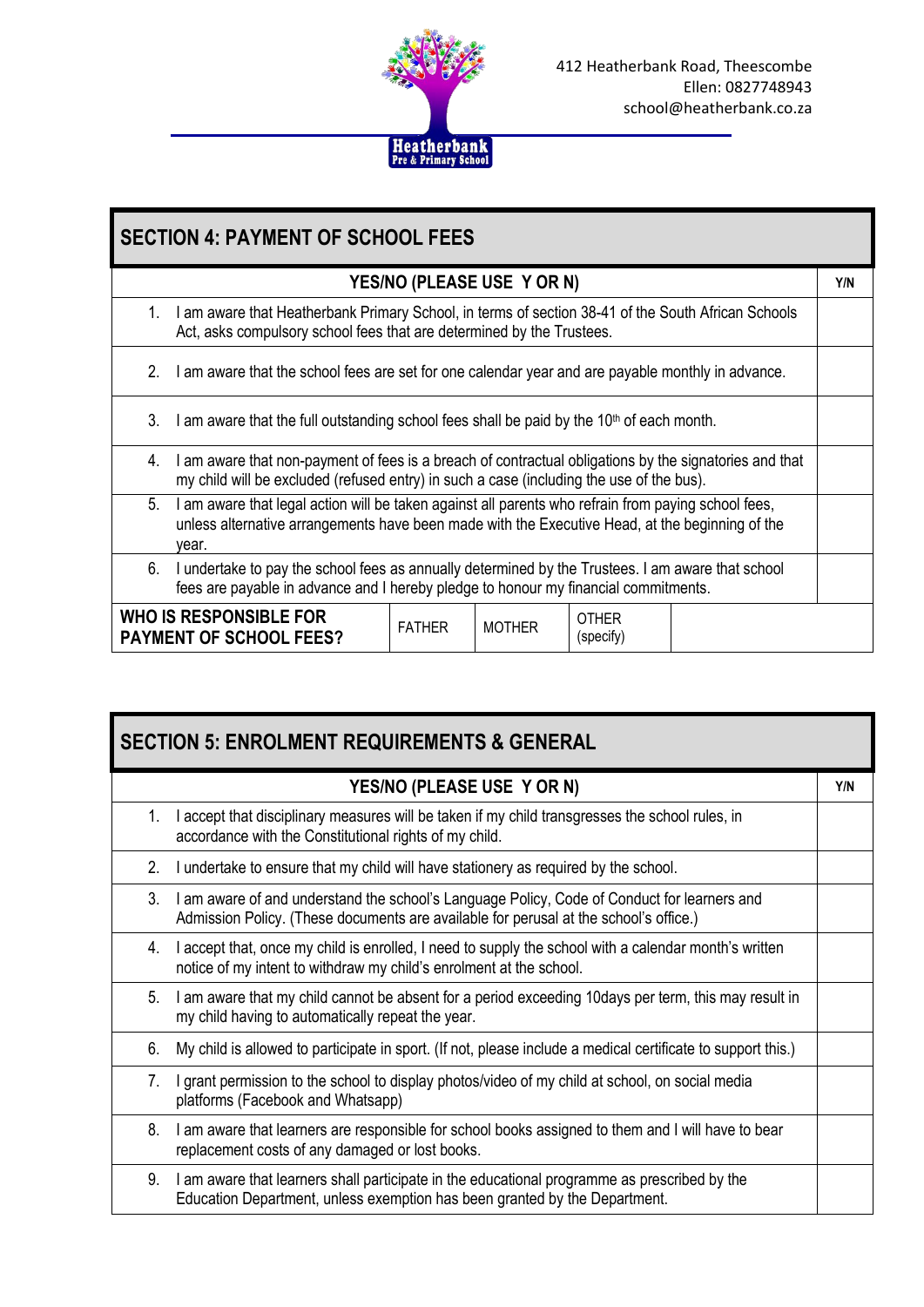

| 10. I will take responsibility for ensuring that my child is adequately insured against any personal injury or<br>related risks. I will also ensure that his/her personal belongings are adequately insured against loss. I<br>understand and agree that the school staff cannot be responsible for any losses, injury or damage<br>incurred. I indemnify the school and staff against any claims whatsoever related to my child. |  |
|-----------------------------------------------------------------------------------------------------------------------------------------------------------------------------------------------------------------------------------------------------------------------------------------------------------------------------------------------------------------------------------------------------------------------------------|--|
| 11. I hereby agree to pay all costs incurred for damage done or losses caused by my child to school<br>property and/or the bus.                                                                                                                                                                                                                                                                                                   |  |
| 12. I am aware that all the conditions agreed to in Section 4 and 5 are binding for the entire period that my<br>child is enrolled at Heatherbank Primary School.                                                                                                                                                                                                                                                                 |  |
| 13. I am aware that this is an application form and not an acceptance form, and that an application in itself<br>does not guarantee an interview or admission.                                                                                                                                                                                                                                                                    |  |
| 14. I am aware that the admission of my child will only be considered provided that:<br>A vacancy exists in the class applied for;<br>The child is the correct age for that grade;<br>The application forms and supporting documents have been properly completed, submitted<br>٠<br>on time and processed.<br>The child shows sound behavioural qualities and academic effort.<br>$\bullet$                                      |  |
| 15. I am aware that the use of the bus is a privilege reserved for children who can behave/respect this<br>transport from Walmer. I understand that failure to do so, will result in exclusion from the bus.                                                                                                                                                                                                                      |  |

#### **SECTION 6: DECLARATION & SIGNATURES**

All parents shall be obligated to pay school fees in terms of sections 39-41 of the South African Schools Act. Take note that the definition **"parent**" according to the said Act is as follows:

- a) The biological or adoptive parents of the learner
- b) The person legally entitled to custody of the learner
- c) The person who undertakes to fulfil the obligations towards the learner's education at school.

| <b>NAME OF "PARENT"</b><br><b>RESPONSIBLE FOR PAYING</b><br><b>SCHOOL FEES</b>                                                                                                  | <b>ID NUMBER</b> | <b>SIGNATURE</b> | <b>DATE</b> |  |  |  |  |  |
|---------------------------------------------------------------------------------------------------------------------------------------------------------------------------------|------------------|------------------|-------------|--|--|--|--|--|
|                                                                                                                                                                                 |                  |                  |             |  |  |  |  |  |
| I am aware that this application will <b>not be taken into consideration</b> if any part of this application is incomplete or if any<br>relevant documentation is not attached. |                  |                  |             |  |  |  |  |  |
| I hereby declare that I know and understand the contents of this application and that all information supplied by me is both<br>true and correct.                               |                  |                  |             |  |  |  |  |  |
| <b>NAME OF "PARENT" APPLYING</b><br><b>FOR ENROLMENT</b>                                                                                                                        | <b>ID NUMBER</b> | <b>SIGNATURE</b> | <b>DATE</b> |  |  |  |  |  |
|                                                                                                                                                                                 |                  |                  |             |  |  |  |  |  |